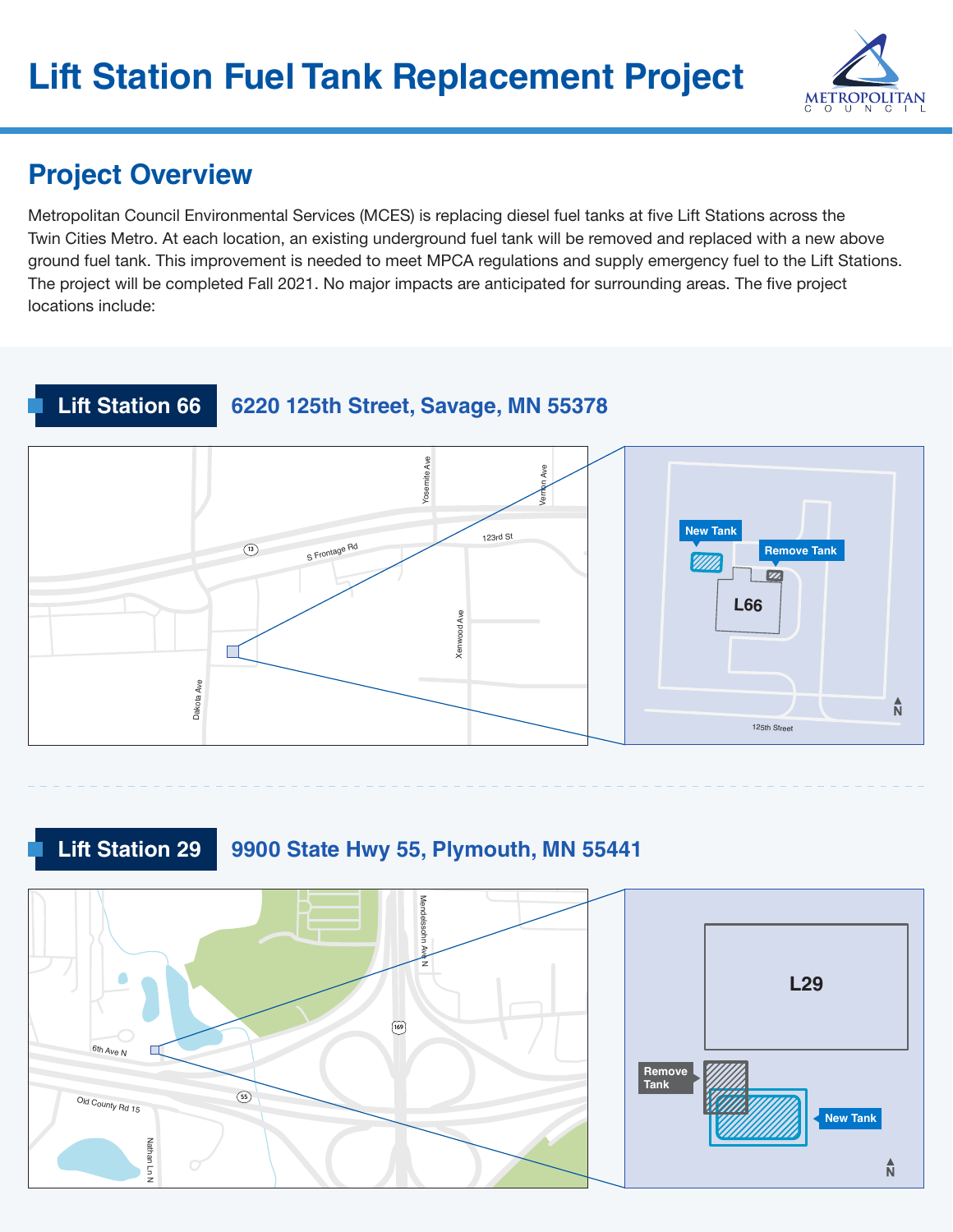## **Lift Station 44 3270 N Shore Drive, Orono, MN 55391**



**Lift Station 57 2861 Highway 55, Eagan, MN 55121**